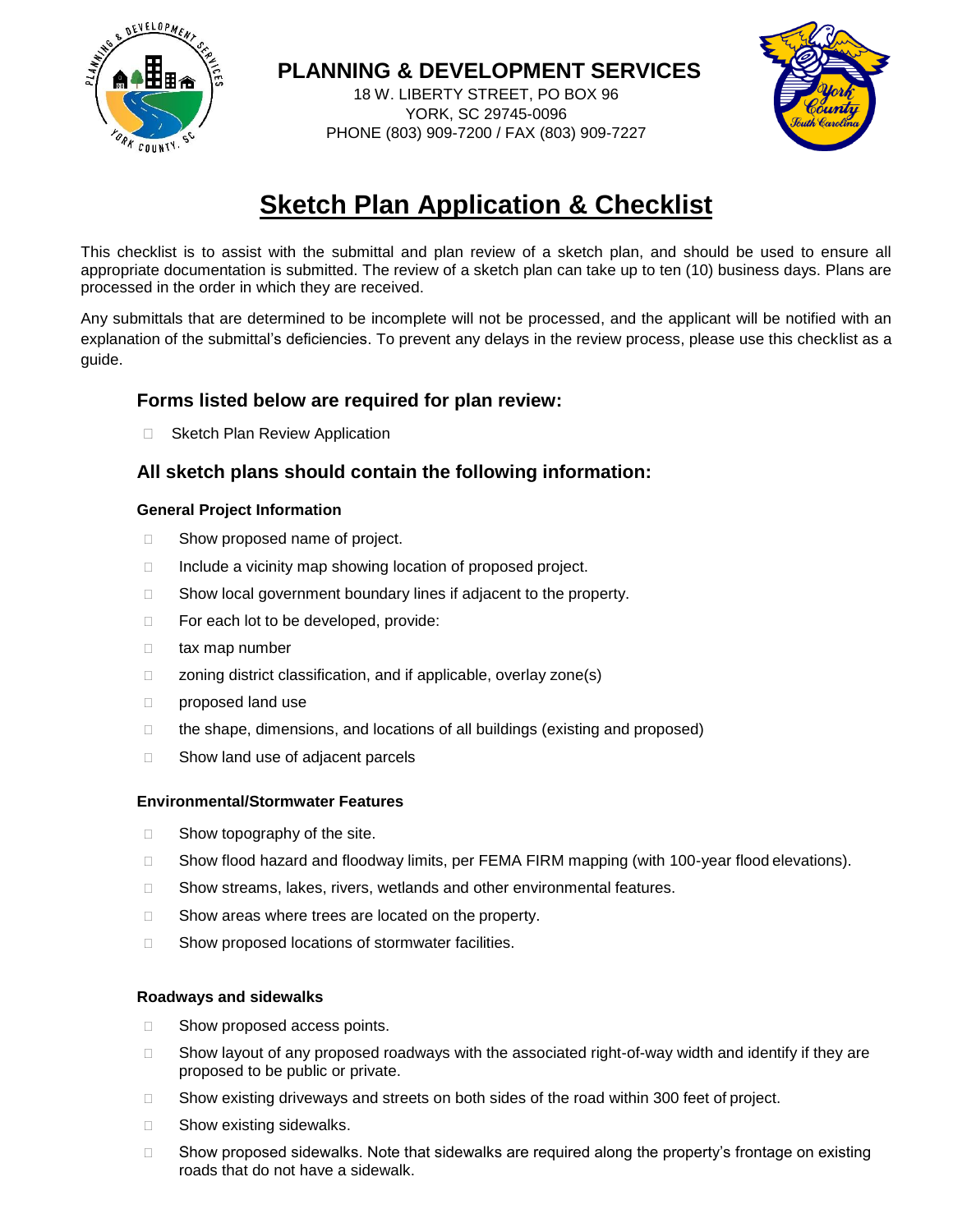#### **Parking Lots**

- $\Box$  Show parking spaces. Things to keep in mind:
	- o Parking lots must be paved (i.e., asphalt, concrete, etc.).
	- o See Part 5: Parking of Subchapter D: Development and Design Standards in the Zoning Code for the required number of parking spaces.
	- o Depending on the use, stacking lanes and/or loading areas may be needed.
- □ Show cross-access or future stubs to connecting properties.
- $\Box$  Show dumpster area(s).

#### **Landscaping, Open Space, and Buffers**

- □ Show any required streetscape landscape areas. Locate street trees and required landscaping outside of the utility easements and the public right-of-way.
- □ Show any required land-use buffer areas.
- □ Show designated open space areas
- □ Show any required internal property boundary landscaping areas.
- □ Show parking lot landscaping areas.

#### **Utilities**

- □ Show location of nearest available water/sewer/electrical utilities.
- □ Show conceptual layout for sanitary sewer and water extensions, including easements of at least 30 feet for any off-site water or sewer extension not in a road right-of-way. The water line will be required to be looped. Note that a wider width may be required for sewer lines that are more than 15-feet deep, and also that if both water and sewer are combined in the same easement area, it may be 40 feet wide.
- $\Box$  Show the location(s) of any proposed pump station(s).
- □ Show the location of any existing fire hydrants within 500 feet of the proposed development
- $\Box$  Include the water and sewer service provider on the sketch. If the site is to be served by well and septic, this must be noted on the plans.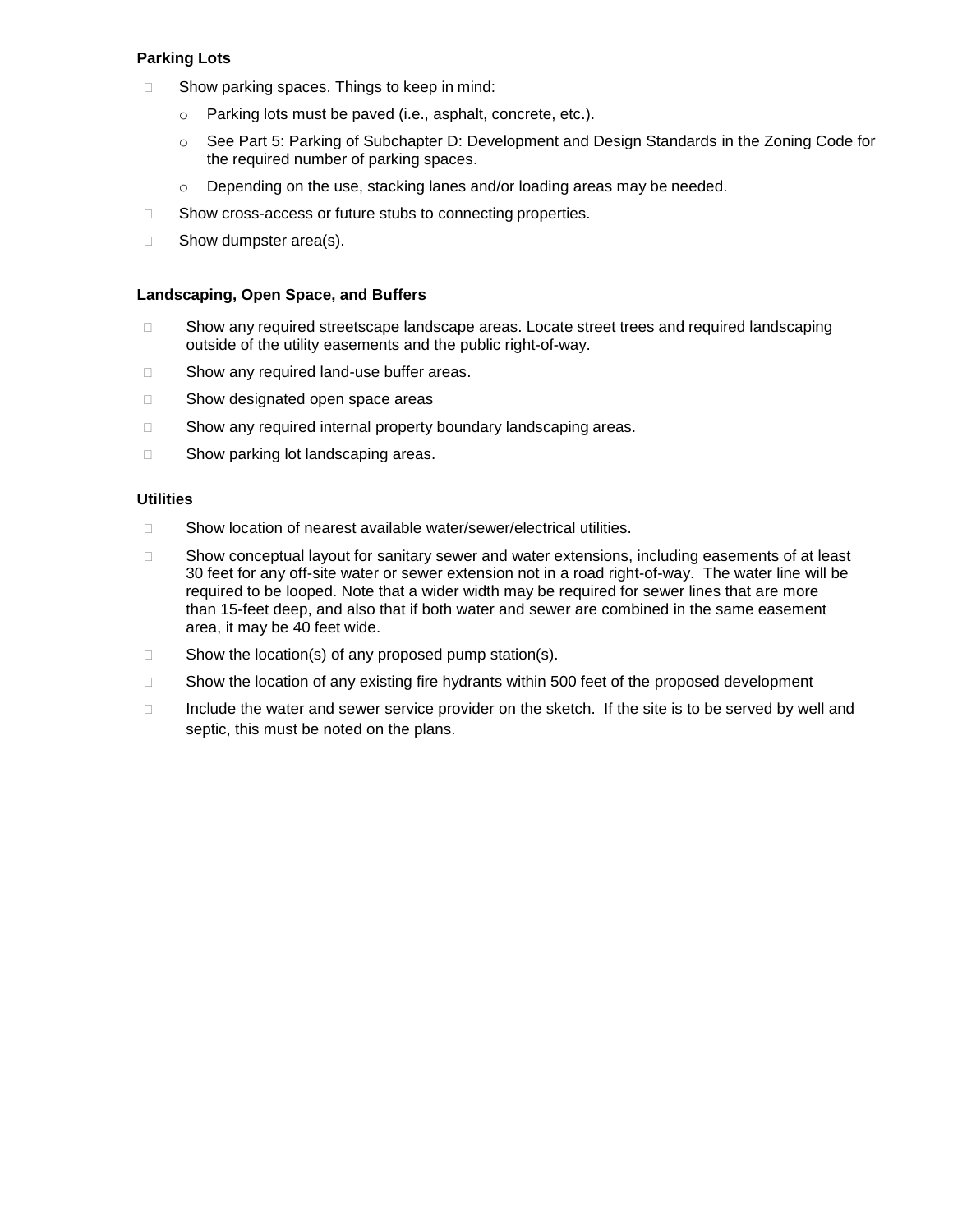

### **PLANNING & DEVELOPMENT SERVICES**

18 W. LIBERTY STREET, PO BOX 96, YORK, SC 29745-0096 PHONE (803) 909-7200 / FAX (803) 909-7227



## **SKETCH PLAN REVIEW APPLICATION**

A sketch plan review is available as a convenience for any project to provide an owner/developer preliminary guidance and information on code requirements prior to submitting detailed plans. This is a one-time (per project) service that is offered and there is no fee for a sketch plan review.

Submit the **Sketch Plan Application** (next page) and the **Sketch Plan** (in PDF format) by visiting the Online Services website at [http://www.yorkcountygov.com/permitting.](http://www.yorkcountygov.com/permitting) Please ensure that the sketch plan contains, at a minimum, the information listed on the **Sketch Plan Submittal Requirements**.

County staff will review your plan and comments will be sent back to the designated contact person on the application within ten **(10)** business days.

After receiving staff comments, you may **schedule a meeting** with County staff to discuss the review comments and to talk through the next steps for your project. Please contact the Development Coordinator at 803-909-7238 to schedule this meeting.